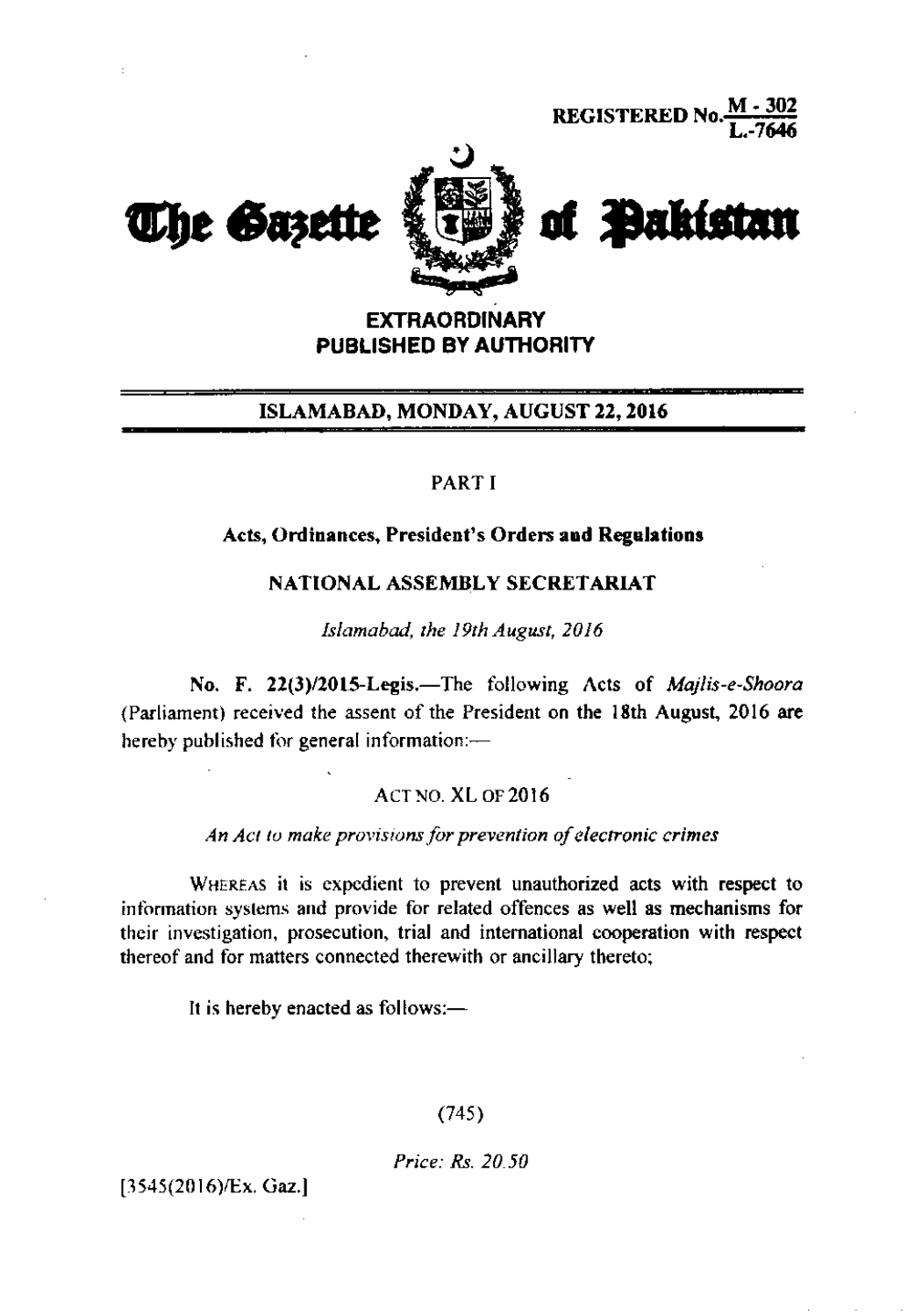# CHAPTER I

# PRELIMINARY

1. Short title, extent, application and commencement $-$ (1) This Act may be called the Prevention of Electronic Crimes Act, 2016.

(2) It extends to the whole of Pakistan.

(3) It shall apply to every citizen of Pakistan wherever he may be and also to every other person for the time being in Pakistan.

(4) It shall also apply to any act committed outside Pakislan by any person if the act constitutes an offence under this Act and affects a person, property, information system or data located in Pakistan.

(5) It shall ccme into force at once

**2.** Definitions.  $\left(\begin{array}{c} -1 \end{array}\right)$  ln this Act, unless there is anything repugnant in the subject or context,

- $(i)$  "act" includes-
	- (a) a se ies of acts or omissions contrary to the provisions of this Act: or
	- (b) causing an act to be done by a person either directly or through an automated information system or automated mechanism or self-executing, adaptive or autonomous device and whether having temporary or permanent impact;
- $(ii)$  "access to data" means gaining control or ability to use, copy, modify or delete any data held in or generated by any device or information system;
- (iii) "access to information system" means gaining control or ability to use any part or whole of an information system whether or not through infringing any security measure;
- $(iv)$  "Authority" means the Pakistan Telecommunication Authority established under the Pakistan Telecommunication (Re-organization) Act, 1996 (XVII of 1996);
- (v) "authorizxton" means authorization by law or by the person empowered to make such authorization under the law: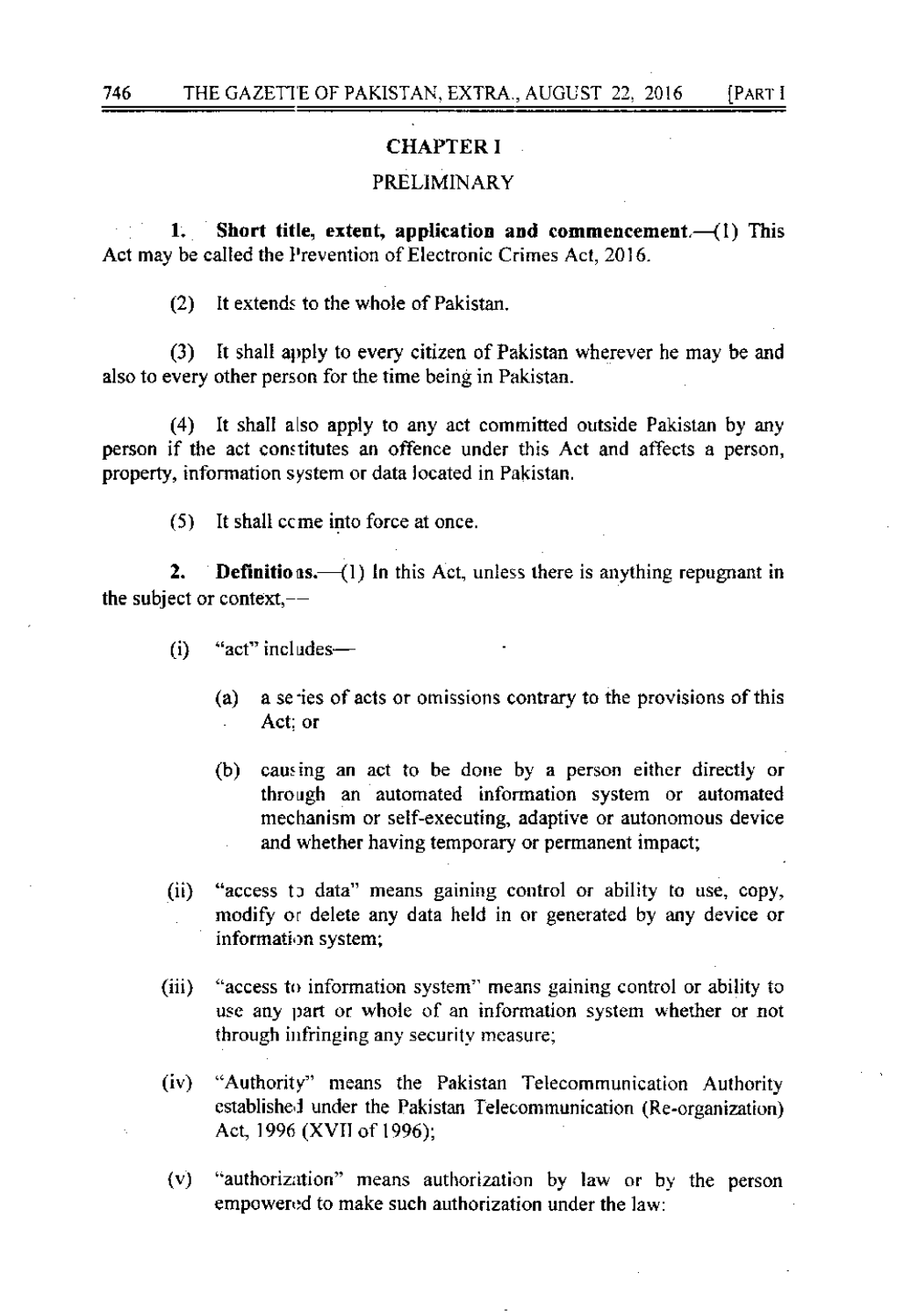#### PARTI] THE GAZETTE OF PAKISTAN, EXTRA., AUGUST 22, 2016 747

Provided that where an information system or data is available for open access by the general public, access 10 or transmission of such information system or data shall be deemed to be authorized for the purposes of this Act;

- (vi) "authorized officer" means an officer of the investigation agency authorized to perform any function on behalf of the investigation agency by or under this Act;
- (vii) "Code" means the Code of Criminal Procedure, 1898 (Act V of 189E);
- (viii) "content data" means any representation of fact, information or concept for processing in an information system including source code or a program suitable to cause an information syslem to perform a function;
	- (ix) "Court" means the Court of competent jurisdiction designated under this Act:
	- $(x)$  "critical infrastructure" means critical elements of infrastructure namely assets, facilities, systems, networks or processes the loss or compromise of which could result in.—
		- (a) major detrimental impact on the availability, integrity or delivery of essential services including those services, whose integrity, if compromised, could result in significant Ioss of life or casualties, taking into account significant economic or social impacts; or
		- (b) significant impact on national security, national defense, or the functioning of the state:

Provided that the Government may designate any private or Government infrastructure in accordance with the objectives of sub-paragraphs (i) and (ii) above, as critical infrastructurc as may be prescribed under this Act;

- $(x_i)$ "critical infrastructure information system or data" means an information system, program or data that supports or performs a function with respect to a critical infrastructure;
- (xii) "damage to an information system" means any unauthorized change in the ordinary working of an information system that impairs its performance, access, output or change in location whether lemporary or permanent and with or without causing any change in the system;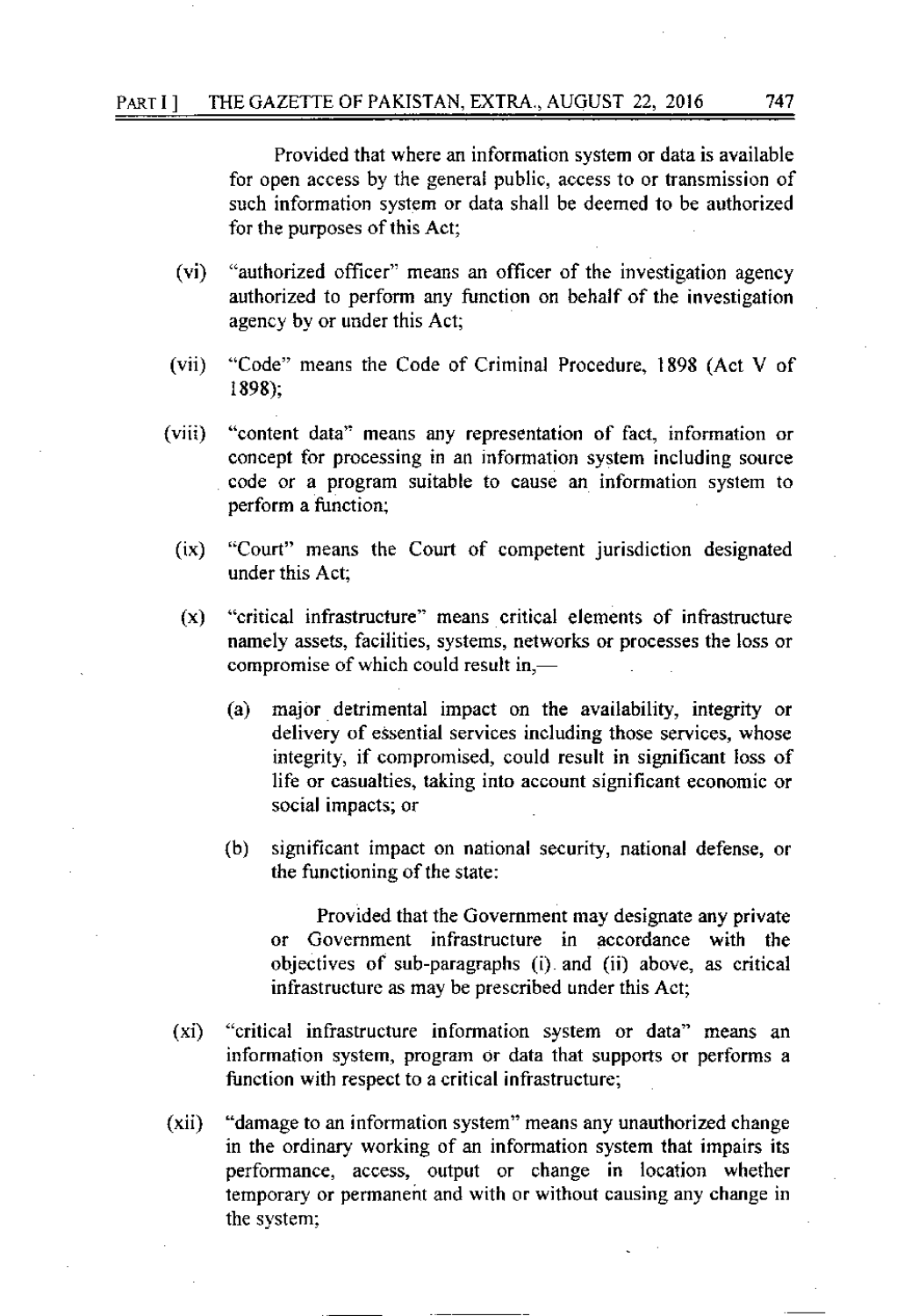- "data" includes content data and traffic data;  $(xiii)$
- $(xiv)$ "data damage" means alteration, deletion, deterioration, crasure, relocation, suppression of data or making data temporarily or permanently unavailable:
- "device" includes.—  $(xv)$ 
	- physical device or article; (a)
	- any electronic or virtual tool that is not in physical form; (b)
	- a password, access code or similar data, in electronic or other  $(c)$ form, by which the whole or any part of an information system is capable of being accessed; or
	- (d) automated, self-executing, adaptive or autonomous devices, pregrams or information systems;
- "dishonest intention" means intention to cause injury, wrongful (xvi) gain or wrongful loss or harm to any person or to create hatred or incitement to violence:
- (xvii) "electronic" includes electrical, digital, magnetic. optical. biometric, electrochemical, electromechanical. wireless  $\alpha$ r electron agnetic technology;
- "identity information" means an information which may (xviii) authenticate or identify an individual or an information system and enable access to any data or information system;
	- "information" includes text, message, data, voice, sound, database, (xix) video, signals, software, computer programmes, any forms of intelligence as defined under the Pakistan Telecommunication (Reorganization) Act, 1996 (XVII of 1996) and codes including object code and source code;
	- $(xx)$ "information system" means an electronic system for creating, generating, sending, receiving, storing, reproducing, displaying, recording or processing any information;
	- $(xxi)$ "integrity" means, in relation to an electronic document, electronic signature or advanced electronic signature, the electronic document, electronic signature or advanced electronic signature that has not been tampered with, altered or modified since a particular point in time: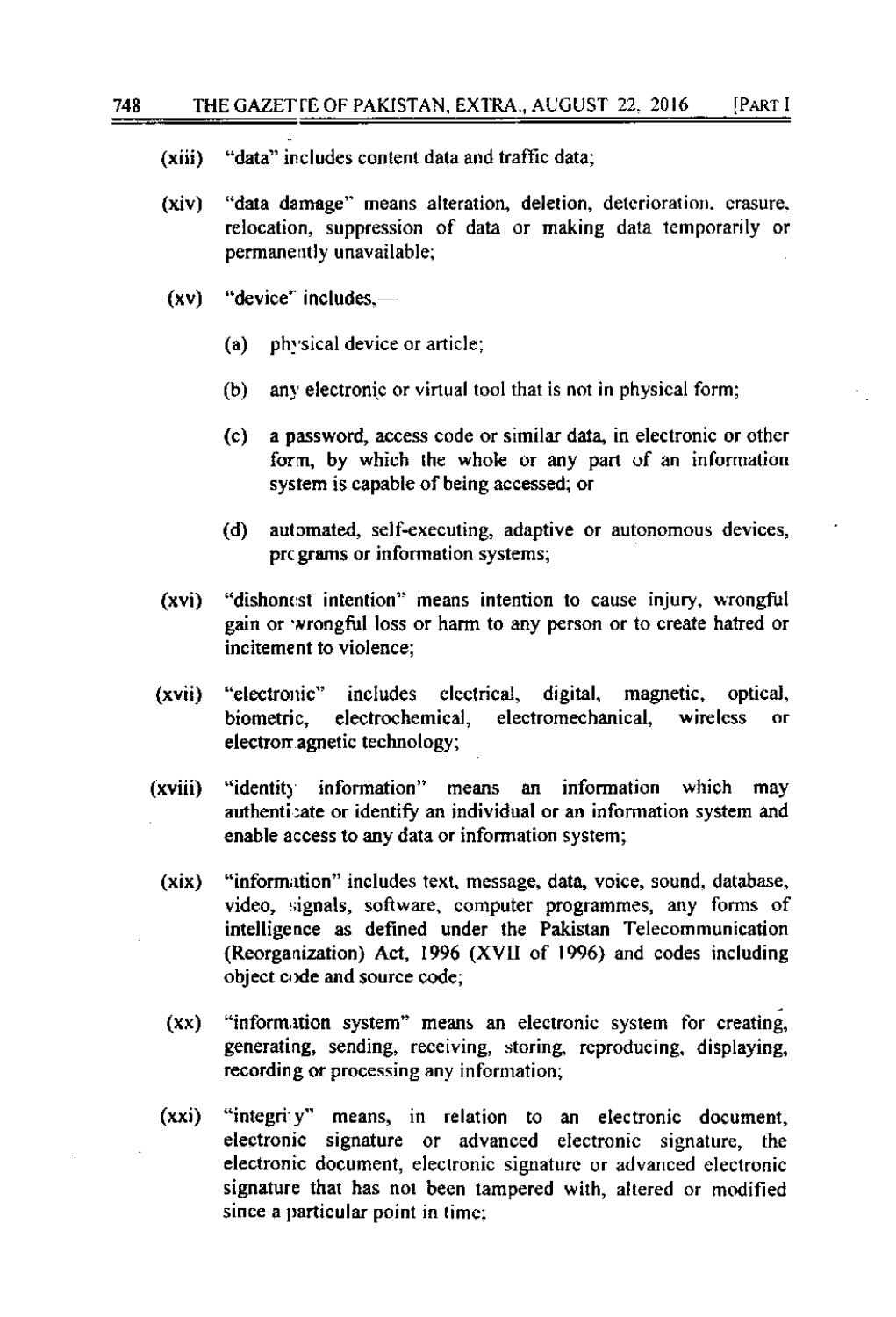- (xxii) "interference with information system or data" means and includes an unauthorized act in relation to an information system or data that may disturb its normal working or form with or without causing any actual damage ro such system or data;
- (xxiii) "investigation agency" means the law enforcement agency established by or designated under this Act;
- $(xxiv)$  "minor" means, notwithstanding anything contained in any other law, any person who has not completed the age of eighteen years;
- $(xxy)$  "offence" means an offence punishable under this Act except when committed by a person under ten years of age or by a person above ten years of age and under fourteen years of age, who has not attained sufficient maturity of understanding to judge the nature and consequences of his conduct on that occasion;
- (xxvi) "rules" means rules made undcr thjs Act;
- $(xxvii)$ "seize" with respect to an information system or data includes taking possession of such syslem or data or making and retaining a copy of the data;
- $(xxviii)$  "service provider" includes a person who, $-$ 
	- (a) acts as a service provider in relation to sending, receiving, storing, processing or distribution of any electronic communication or the provision of other services in relation to electronic communication through an information system;
	- (b) owns, possesses, operates, manages or controls a public switched network or provides telecommunication services; or
	- (c) processes or stores data on behalf of such electronic communication service or users of such service;
	- (xxix) "subscriber information" means any information held in any form by a service provider relating to a subscriber other than traffic data;
	- $(xxx)$  "traffic data" includes data relating to a communication indicating its origin, destination, route, time, size, duration or type of service;
	- "unauthorized access" means access to an information system or data which is not available for access by general public, without authorization or in violation of the terms and conditions of the authorization; (xxxi)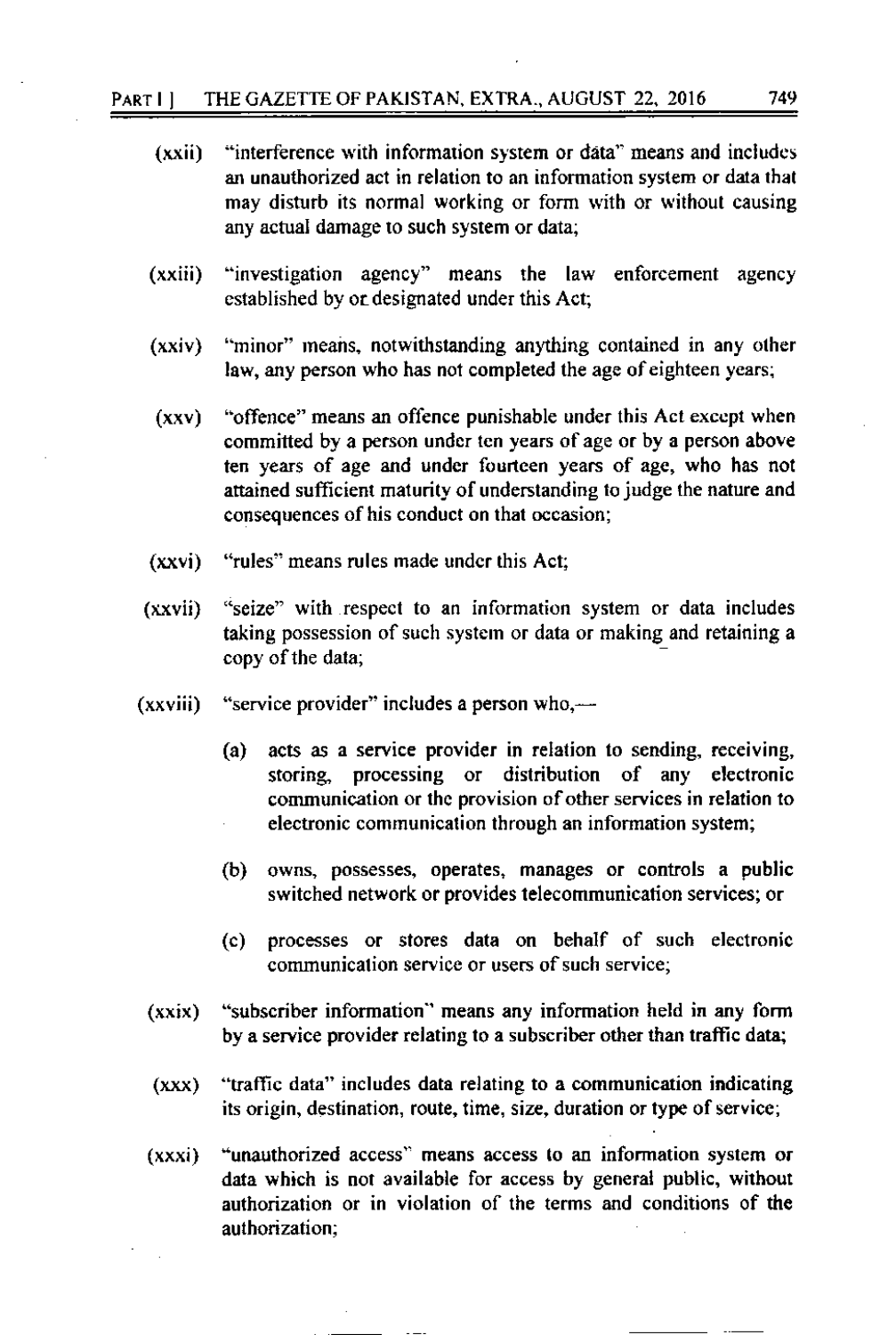- $(xxxii)$ "unauth prized interception" shall mean in relation to an information system or data, any interception without authorization; and
- "unsolicited information" means the information which is sent for  $(xxxiii)$ commercial and marketing purposes against explicit rejection of the recipient and does not include marketing authorized under the law.

Unless the context provides otherwise, any other expression used in  $(2)$ this Act or rules made thereunder but not defined in this Act, shall have the same meanings assigned to the expressions in the Pakistan Penal Code, 1860 (Act XLV of 1860), the Code of Criminal Procedure, 1898 (Act V of 1898) and the Oanoon-e-Shahadat, 1984 (P.O.No.X of 1984), as the case may be.

#### **CHAPTER II**

### OFFENCES AND PUNISHMENTS

Unauthorized access to information system or data.—Whoever 3. with dishonest intention gains unauthorized access to any information system or data shall be punished with imprisonment for a term which may extend to three months or with fine which may extend to fifty thousand rupees or with both.

 $\blacktriangleleft$ . Unauthorized copying or transmission of data.--Whoever with dishonest intention and without authorization copies or otherwise transmits or causes to be transmitted any data shall be punished with imprisonment for a term which may extend to six months, or with fine which may extend to one hundred thousand rupees or with both.

5. Interference with information system or data.—Whoever with dishonest intention in erferes with or damages or causes to be interfered with or damages any part or whole of an information system or data shall be punished with imprisonment which may extend to two years or with fine which may extend to five hundrec thousand rupees or with both.

Unauthorized access to critical infrastructure information 6. system or data.—Whoever with dishonest intention gains unauthorized access to any critical infrastructure information system or data shall be punished with imprisonment which may extend to three years or with fine which may extend to one million rupees or with both.

7. Unauthorized copving or transmission of critical infrastructure data.—Whoever with dishonest intention and without authorization copies or otherwise transmits or causes to be transmitted any critical infrastructure data shall be punished with imprisonment for a term which may extend to five years, or with fine which may extend to five million rupees or with both.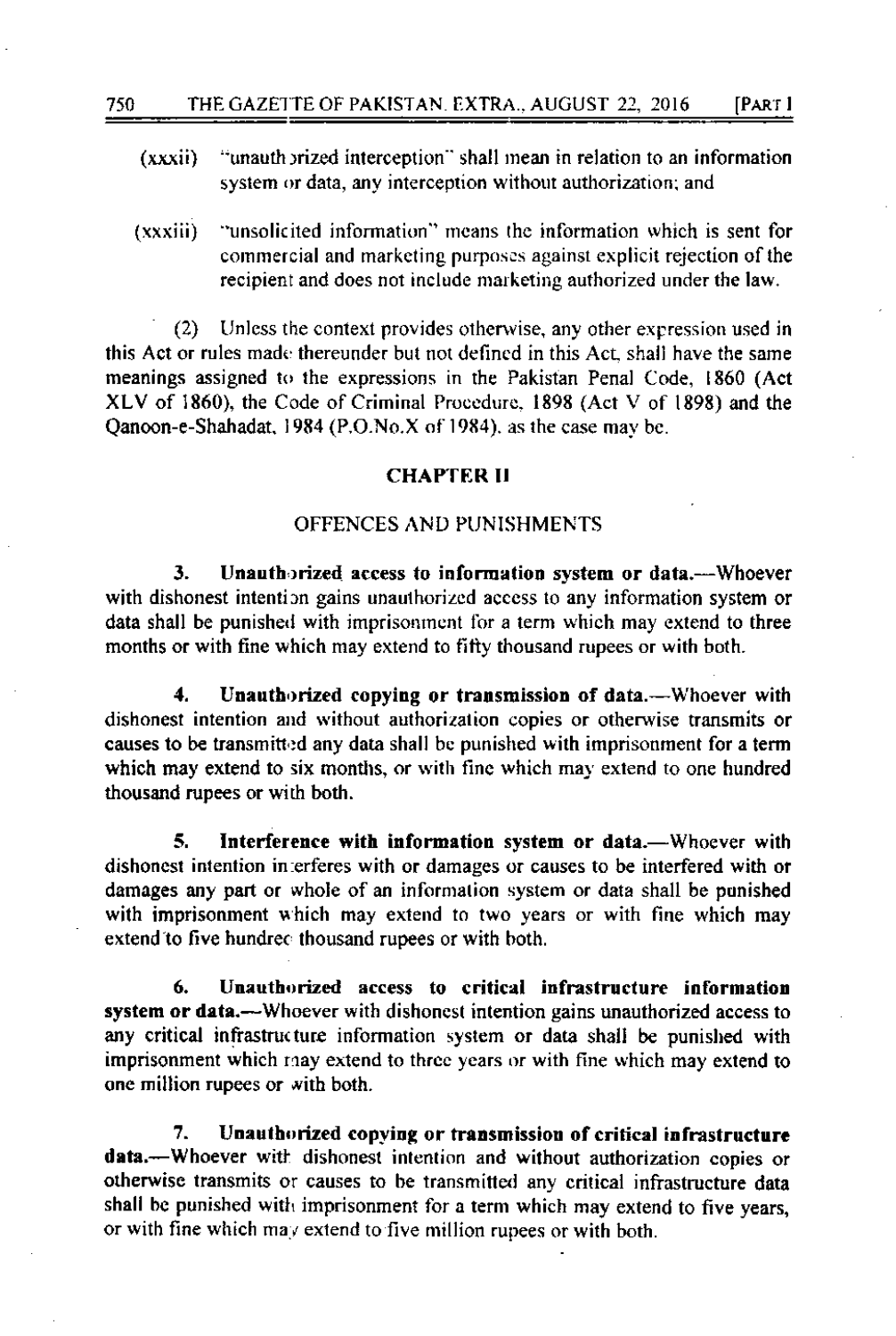8. Interference with critical infrastructure information system or data.—Whoever with dishonest intention interferes with or damages, or causes to be interfered with or damaged, any part or whole of a critical information system, or data, shall be punished with imprisonment which may extend to seven vears or with fine which may extend to ten million rupees or with both.

9. Glorification of an offence.— $(1)$  Whoever prepares or disseminates information, through any information system or device, with the intent to glorify an offence relating to terrorism, or any person convicted of a crime relating to terrorism, or activities of proscribed organizations or individuals or groups shall be punished with imprisonment for a term which may extend to seven years or with fine which may extend to ten million rupees or with both.

> includes depiction of any form of praise or celebration in a desirable manner.

10. Cyber terrorism.—Whoever commits or threatens to commit any of the offences under sections  $6, 7, 8$  or 9, where the commission or threat is with the intent to, $-$ 

- coerce, intimidate, create a sense of fear, panic or insecurity in the  $(a)$ Government or the public or a section of the public or community or sect or create a sense of fear or insecurity in society; or
- advance inter-faith, sectarian or ethnic hatred; or  $(b)$
- $(c)$ advance the objectives of organizations or individuals or groups proscribed under the law, shall be punished with imprisonment of either description for a term which may extend to fourteen years or with fine which may extend to fifty million rupees or with both.

11. Hate speech.—Whoever prepares or disseminates information, through any information system or device, that advances or is likely to advance interfaith, sectarian or racial hatred, shall be punished with imprisonment for a term which may extend to seven years or with fine or with both.

12. Recruitment, funding and planning of terrorism.—Whoever prepares or disseminates information, through any information system or device, that invites or motivates to fund, or recruits people for terrorism or plans for terrorism shall be punished with imprisonment for a term which may extend to seven years or with fine or with both.

13. Electronic forgery.- (1) Whoever interferes with or uses any information system, device or data, with the intent to cause damage or injury to the public or to any person, or to make any illegal claim or title or to cause any person to part with property or to enter into any express or implied contract, or

75 I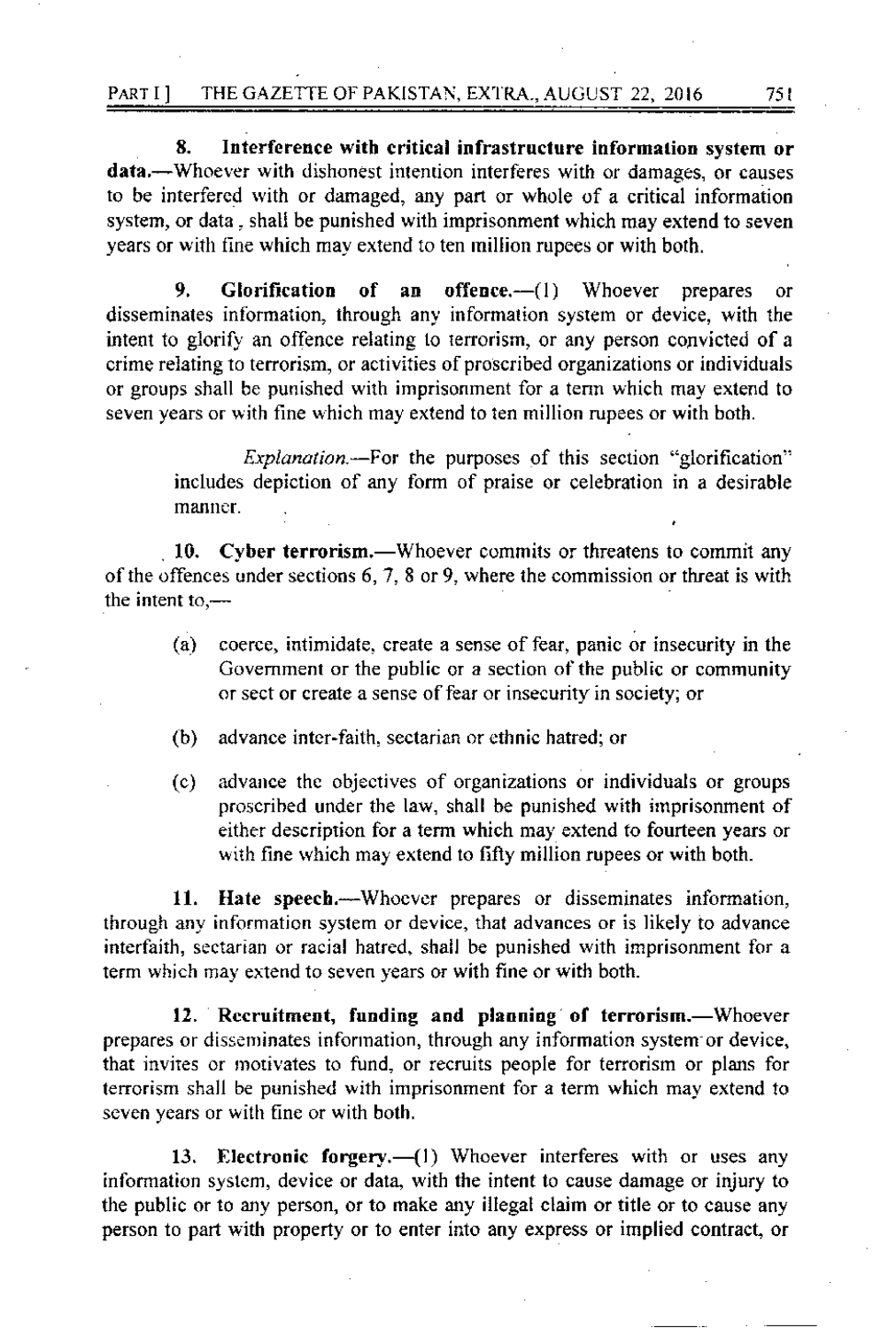with intent to commit fraud by any input, alteration, deletion, or suppression of data, resulting in unauthentic data with the intent that it be considered or acted upon for legal purposes as if it were authentic, regardless of the fact that the data is directly readable and intelligible or not, shall be punished with imprisonment of either description for a term which may extend to three years, or with fine which may extend to two hundred and fifty thousand rupees or with both.

Whoever commits offence under sub-section (1) in relation to a  $(2)$ critical infrastructure information system or data shall be punished with imprisonment for a term which may extend to seven years or with fine which may extend to five million rupees or with both.

14. Electronic fraud.—Whoever with the intent for wrongful gain interferes with or uses any information system, device or data or induces any person to enter into a relationship or deceives any person, which act or omission is likely to cause damage or harm to that person or any other person shall be punished with imprisonment for a term which may extend to two years or with fine which may extend to ten million rupees or with both.

15. Making, obtaining, or supplying device for use in offence. -Whoever produces, makes, generates, adapts, exports, supplies, offers to supply or imports for use any information system, data or device, with the intent to be used or believing that it is primarily to be used to commit or to assist in the commission of an offence under this Act shall, without prejudice to any other liability that he may incur in this behalf, be punished with imprisonment for a term which may extend to six months or with fine which may extend to fifty thousand rupees or with both.

16. Unauthorized use of identity information.-(1) Whoever obtains, sells, possesses, transmits or uses another person's identity information without authorization shall be punished with imprisonment for a term which may extend to three years or with fine which may extend to five million rupees, or with both.

Any person whose identity information is obtained, sold, possessed,  $(2)$ used or transmitted may apply to the Authority for securing, destroying, blocking access or preventing transmission of identity information referred to in subsection (1) and the Authority on receipt of such application may take such measures as deemed appropriate for securing, destroying or preventing transmission of such identity information.

17. Unauthorized issuance of SIM cards etc.—Whoever sells or otherwise provides subscriber identity module (SIM) card, re-usable identification modul: (R-IUM) or universal integrated circuit card (UICC) or other module designed for authenticating users to establish connection with the network and to be used in cellular mobile, wireless phone or other digital devices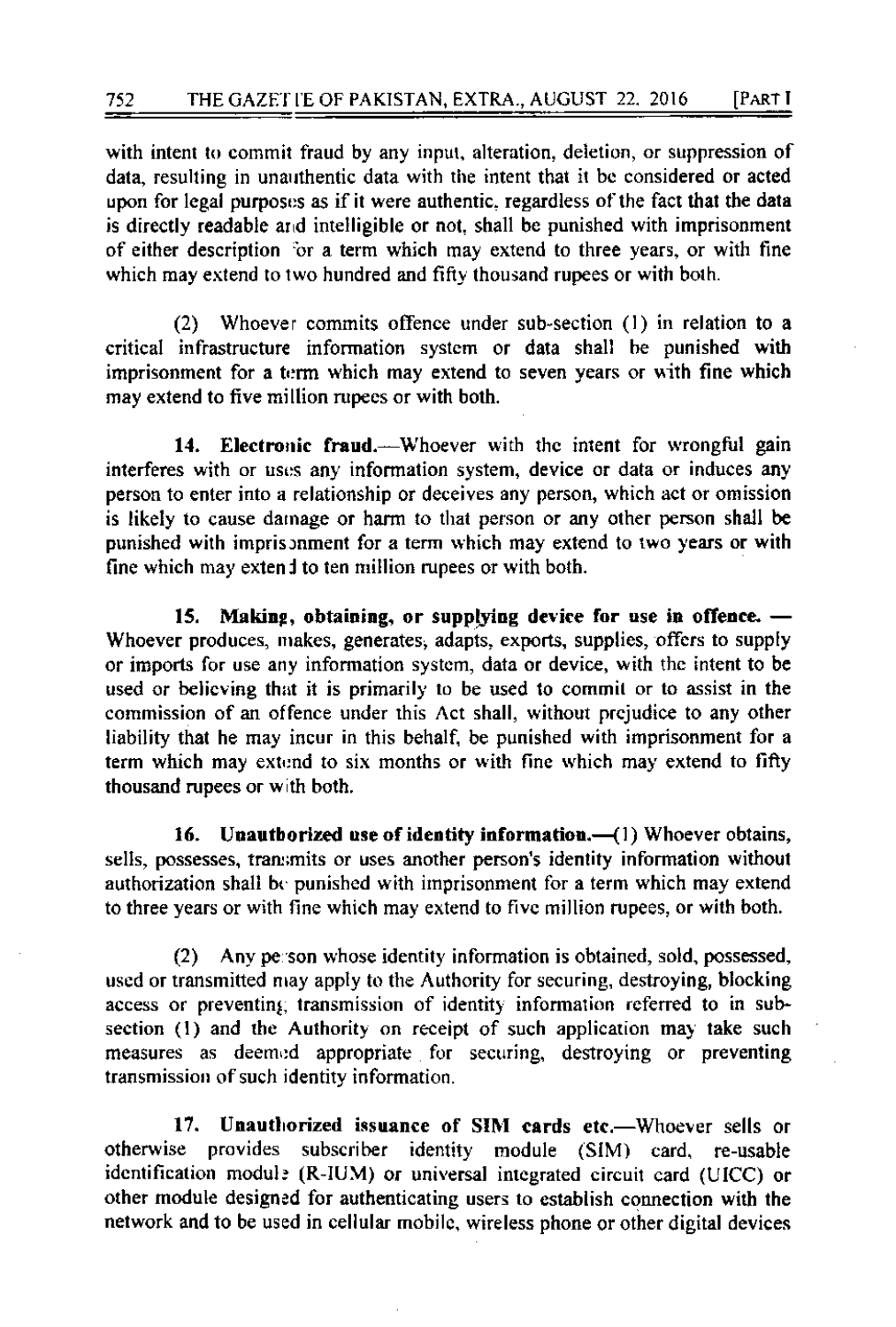such as tablets, without obtaining and verification of the subscriber's antecedents in the mode and manner for the time being approved by the Authority shall be punished with imprisonment for a term which may extend to three years or with fine which may extend to five hundred thousand rupees or with both.

Tampering, etc. of communication equipment.-Whoever 18. unlawfully or without authorization changes, alters, tampers with or re-programs unique device identifier of any communication equipment including a cellular or wireless handset and starts using or marketing such device for transmitting and receiving information shall be punished with imprisonment which may extend to three years or with fine which may extend to one million rupees or with both.

*Explanation* - A "unique device identifier" is an electronic equipment identifier which is unique to a communication device.

Unauthorized interception.—Whoever with dishonest intention 19. commits unauthorized interception by technical means of-

- $(a)$ any transmission that is not intended to be and is not open to the public, from or within an information system; or
- electromagnetic emissions from an information system that are  $(b)$ carrying data, shall be punished with imprisonment of either description for a term which may extend to two years or with fine which may extend to five hundred thousand rupees or with both.

Offences against dignity of a natural person. $-(1)$  Whoever 20. intentionally and publicly exhibits or displays or transmits any information through any information system, which he knows to be false, and intimidates or harms the reputation or privacy of a natural person, shall be punished with imprisonment for a term which may extend to three years or with fine which may extend to one million rupees or with both:

Provided that nothing under this sub-section shall apply to anything aired by a broadcast media or distribution service licensed under the Pakistan Electronic Media Regulatory Authority Ordinance, 2002 (XIII of 2002).

Any aggrieved person or his guardian, where such person is a  $(2)$ minor, may apply to the Authority for removal, destruction of or blocking access to such information referred to in sub-section (1) and the Authority on receipt of such application, shall forthwith pass such orders as deemed reasonable in the circumstances including an order for removal, destruction, preventing transmission of or blocking access to such information and the Authority may also direct any of its licensees to secure such information including traffic data.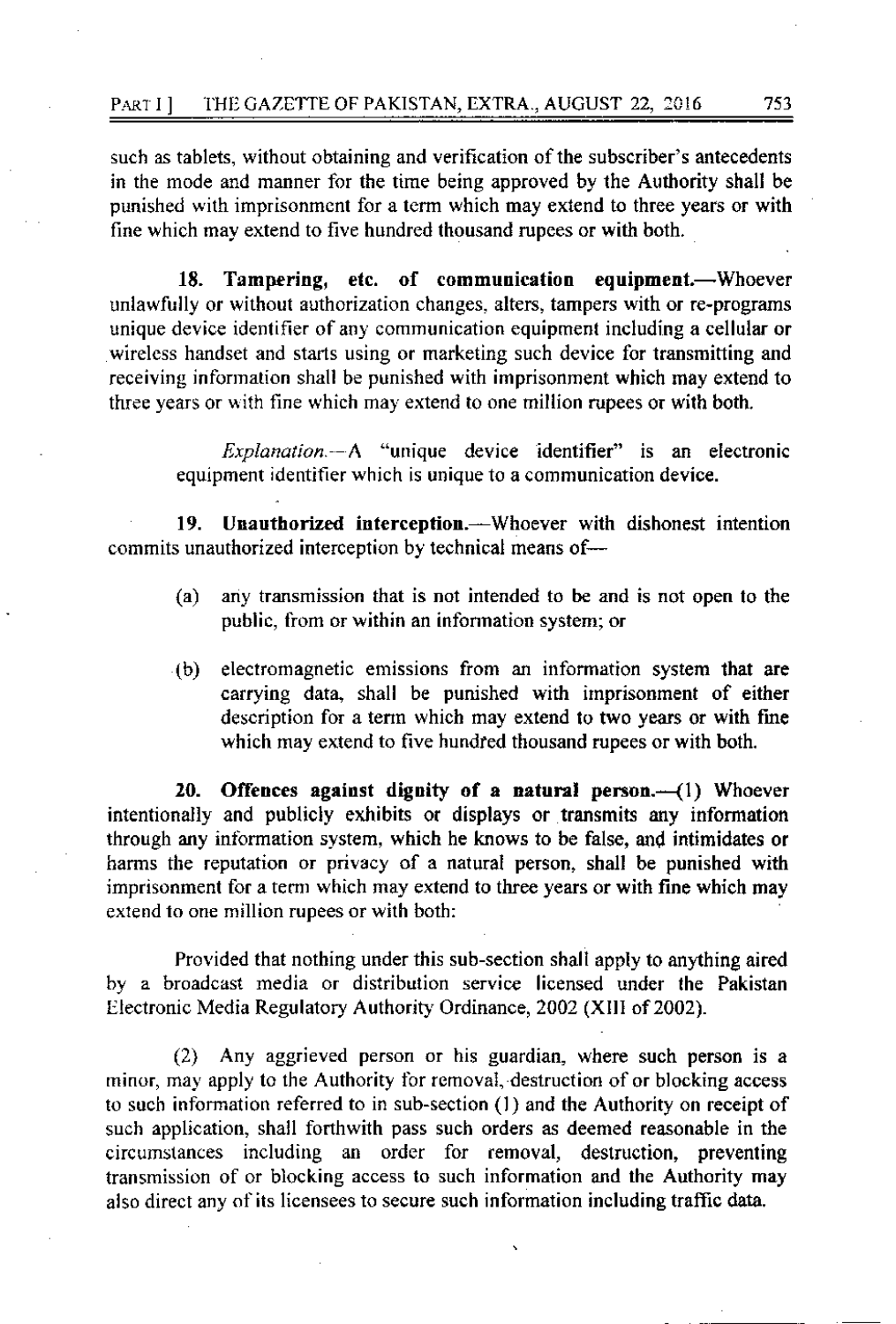21. Offences against modesty of a natural person and minor.— (1) Whoever intentionally and publicly exhibits or displays or transmits any information which,-

- $(a)$ superimposes a photograph of the face of a natural person over any sexually explicit image or video; or
- (b) includes a photograph or a video of a natural person in sexually explicit conduct; or
- $(c)$ intimidates a natural person with any sexual act, or any sexually explicit image or video of a natural person; or
- cultivates, entices or induces a natural person to engage in a  $(d)$ sexually explicit act,

through an information system to harm a natural person or his reputation, or to take revenge, or to create hatred or to blackmail, shall be punished with imprisonment for a term which may extend to five years or with fine which may extend to five million rupees or with both.

Whoever commits an offence under sub-section (1) with respect to  $(2)$ a minor shall be punished with imprisonment for a term which may extend to seven years and with fine which may extend to five million rupees:

Provided that n case of a person who has been previously convicted of an offence under sub-section (1) with respect to a minor shall be punished with imprisonment for a term of ten years and with fine.

(3) Any aggrieved person or his guardian, where such person is a minor, may apply to the Authority for removal, destruction of or blocking access to such information referred to in sub-section (1) and the Authority, on receipt of such application, shall forthwith pass such orders as deemed reasonable in the circumstances including an order for removal, destruction, preventing transmission of or blocking access to such information and the Authority may also direct any of its licensees to secure such information including traffic data.

22. Child pornography.-(1) Whoever intentionally produces, offers or makes available, distributes or transmits through an information system or procures for himself or for another person or without lawful justification possesses material in an information system, that visually depicts-

- a minor engaged in sexually explicit conduct;  $(a)$
- $(b)$ a person appearing to be a minor engaged in sexually explicit conduct; or
- realistic images representing a minor engaged in sexually explicit  $(c)$ conduct; or
- (d) discloses the identity of the minor,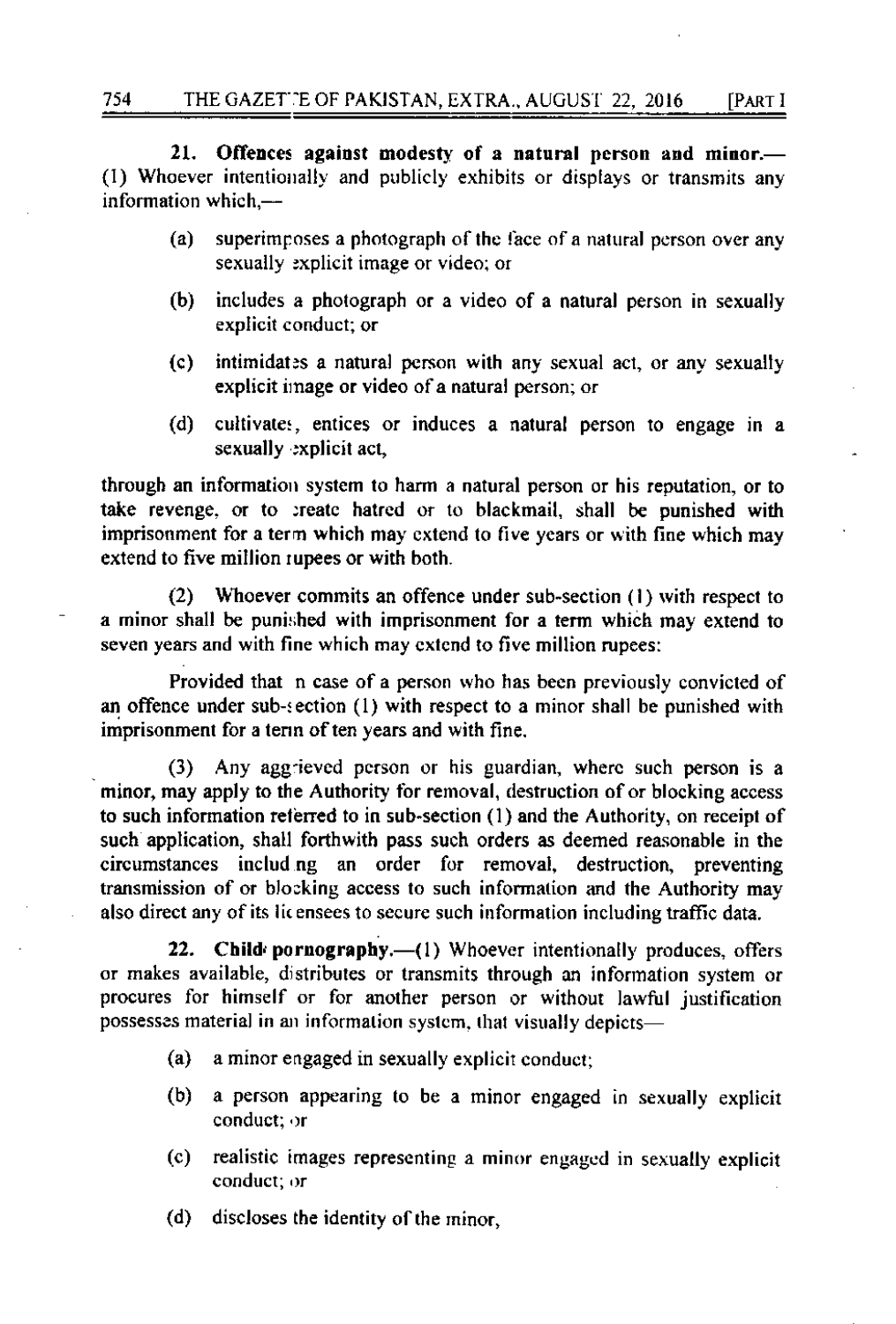shall be punished with imprisonment for a term which may extend to seven years, or with fine which may extend to five million rupees or with both.

 $(2)$  Any aggrieved person or his guardian, where such person is a minor, may apply to the Authority for removal, destruction of or blocking access to such information referred to in sub-section (1) and the Authority, on receipt of such application, shall forthwith pass such orders as deemed reasonable in the circumstances, including an order for removal, destruction, preventing transmission of or blocking access to such information and the Authority may also direct any of its licensees to secure such information including traffic data.

23. Malicious code.—Whoever willfully and without authorization writes, offers, makes available, distributes or transmits malicious code through an information system or device, with intent to cause harm to any information system or data resulting in the corruption, destruction, alteration, suppression, theft or loss of the information system or data shall be punished with imprisonment for a term which may extend to two years or with fine which may cxtend to one million rupees or with both.

 $Explanation$ . For the purpose of this section, the expression "malicious code" includes, a computer program or a hidden function in a program that damages an information system or data or compromises the performance of such system or availability of data or uses it without proper authorization.

24. Cyber stalking. $-(1)$  A person commits the offence of cyber stalking who, with the intent to coerce or intimidate or harass any person, uses information system, information system network, the Internet, website, electronic mail or any other similar means of communication to-

- (a) follow a person or contacts or attempts to contact such person to  $\cdot$ foster personal interaction repeatedly despite a clear indication of disinterest by such person;
- (b) monitor the use by a person of the internet, electronic mail, text message or any other form of electronic communication;
- (c) watch or spy upon a person in a manner lhal resuhs in fear of violence or serious alarm or distress, in the mind of such person; or
- (d) take a pholograph or make a video of any person and displays or distributes it without his consent in a manner that harms a person.

(2) Whoever commits the offcnce specified in sub-section (l) shall be punished with imprisonment for a term which may extend to three years or with fine which may extend to one million rupees or with both: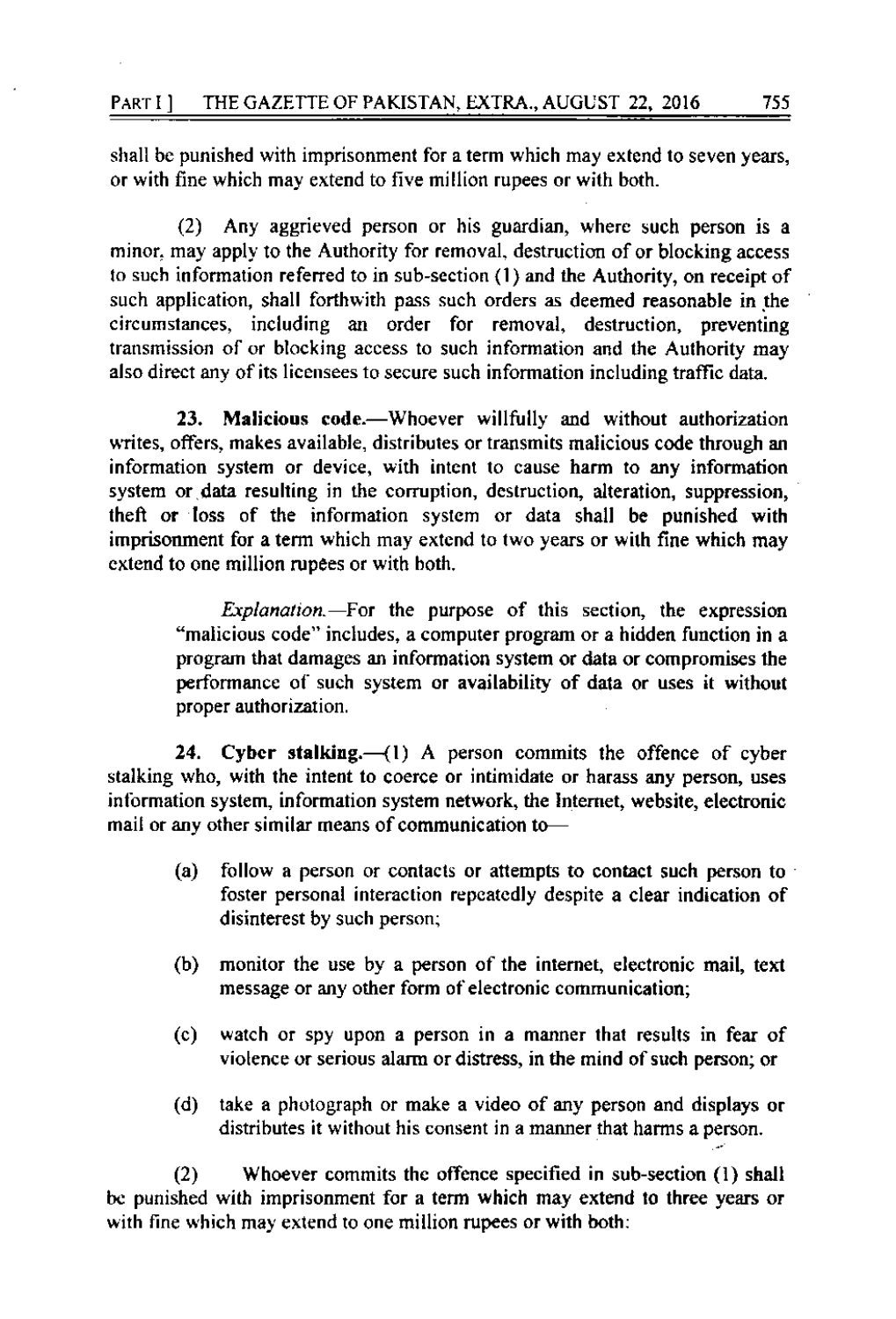Provided that f victim of the cyber stalking under sub-section (1) is a minor the punishment may extend to five years or with fine which may extend to ten million rupees or with both.

(3) Any aggrieved person or his guardian, where such person is a minor, may apply to the Authority for removal, destruction of or blocking access to such information referred to in sub-section (1) and the Authority, on receipt of such application, shall forthwith pass such orders as deemed reasonable in the circumstances including an order for removal, destruction, preventing transmission of or blocking access to such information and the Authority may also direct any of its licensees to secure such information including traffic data.

25. Spamming. $-(1)$  A person commits the offence of spamming, who with intent transmits harmful, fraudulent, misleading, illegal or unsolicited information to any person without permission of the recipient or who causes any information system to show any such information for wrongful gain.

(2) A person including an institution or an organization engaged in direct marketing shall provide the option to the recipient of direct marketing to unsubscribe from such marketing.

(3) Whoever commits the offence of spamming as described in sub-section (1) by transmitting harmful, fraudulent, misleading or illegal information, shall be runished with imprisonment for a term which may extend to three months or with fine of rupees fifty thousand which may extend upto rupees five million or with both.

(4) Whoever commits the offence of spamming as described in sub-section (1) by transmitting unsolicited information, or engages in direct marketing in violation of sub-section (2), for the first time, shall be punished with fine not exceeding fifty thousand rupees, and for every subsequent violation shall be punished with fine not less than fifty thousand rupees that may extend up to one million rupees.

26. Spoofing.-(1) Whoever with dishonest intention establishes a website or sends any information with a counterfeit source intended to be believed by the recipient or visitor of the website, to be an authentic source commits spoofing.

(2) Whoever commits spoofing shall be punished with imprisonment for a term which may extend to three years or with fine which may extend to five hundred thousand rupees or with both.

27. Legal recognition of offences committed in relation to **information system.** $-(1)$  Notwithstanding anything contained in any other law for the time being in force, an offence under this Act or any other law shall not be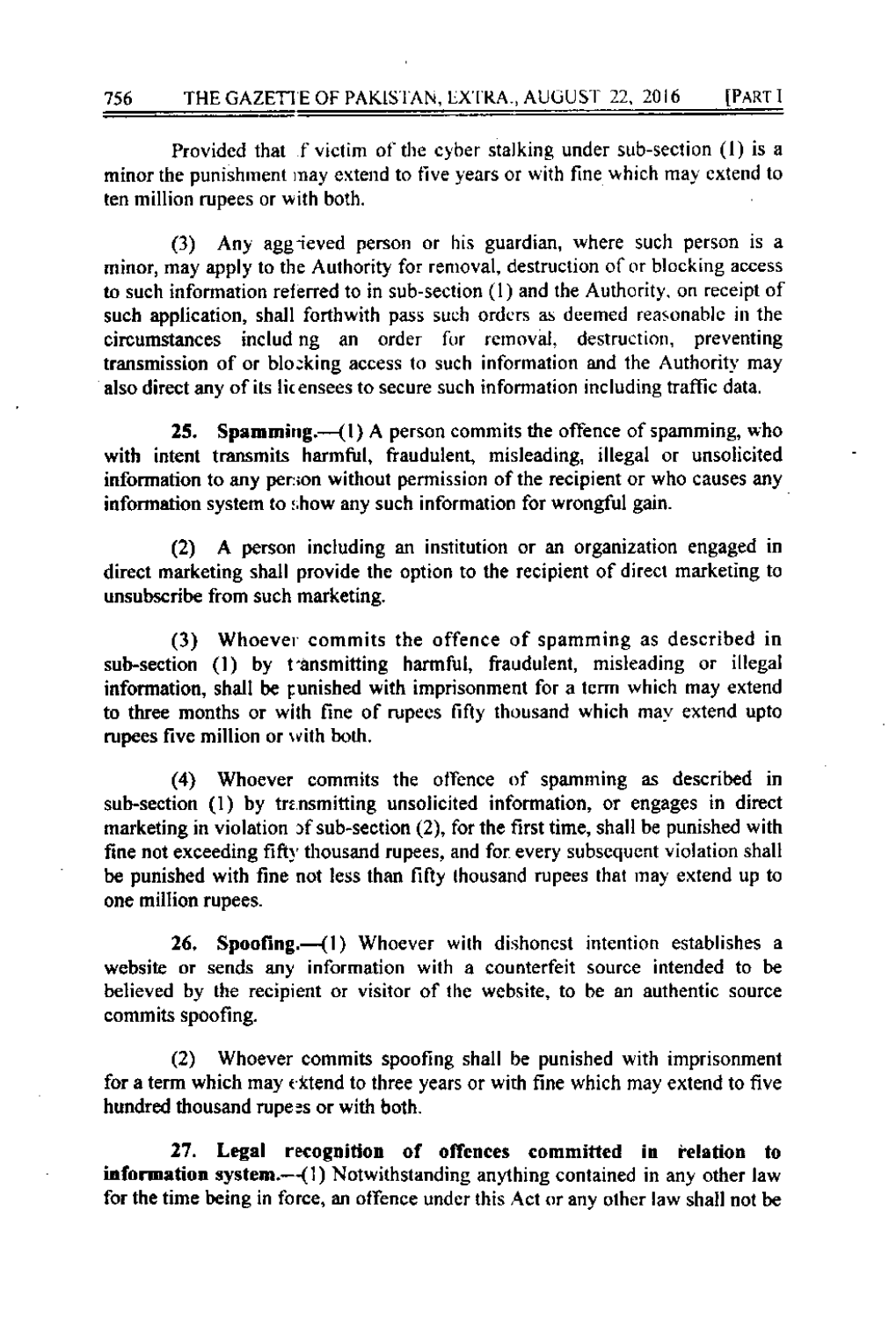denied legal recognition and enforcement for the sole reason of such offence being committed in relation to or through the use of an information system.

References to "property" in any law creating an offence in relation  $(2)$ to or concerning property, shall include information system and data.

28. Pakistan Penal Code, 1860 (Act XLV of 1860) to apply.—The provisions of the Pakistan Penal Code, 1860 (Act XLV of 1860), to the extent not inconsistent with anything provided in this Act, shall apply to the offences provided in this Act.

#### **CHAPTER III**

### ESTABLISHMENT OF INVESTIGATION AGENCY AND PROCEDURAL POWERS FOR INVESTIGATION

29. Establishment of investigation agency.-(1) The Federal Government may establish or designate a law enforcement agency as the investigation agency for the purposes of investigation of offences under this Act.

(2) Unless otherwise provided for under this Act, the investigation agency and the authorized officer shall in all matters follow the procedure laid down in the Code to the extent that it is not inconsistent with any provision of this Act.

The investigation agency shall establish its own capacity for  $(3)$ forensic analysis of the data or in information systems and the forensic analysis reports generated by the investigation agency shall not be inadmissible in evidence before any court for the sole reason that such reports were generated by the investigation agency.

(4) Notwithstanding provisions of any other law, the Federal Government shall make rules for appointment and promotion in the investigation agency including undertaking of specialized courses in digital forensics, information technology, computer science and other related matters for training of the officers and staff of the investigation agency.

30. Power to investigate.—Only an authorized officer of the investigation agency shall have the powers to investigate an offence under this Act:

Provided that the Federal Government or the Provincial Government may, as the case may be, constitute one or more joint investigation teams comprising of an authorized officer of the investigation agency and any other law enforcement agency for investigation of an offence under this Act and any other law for the time being in force.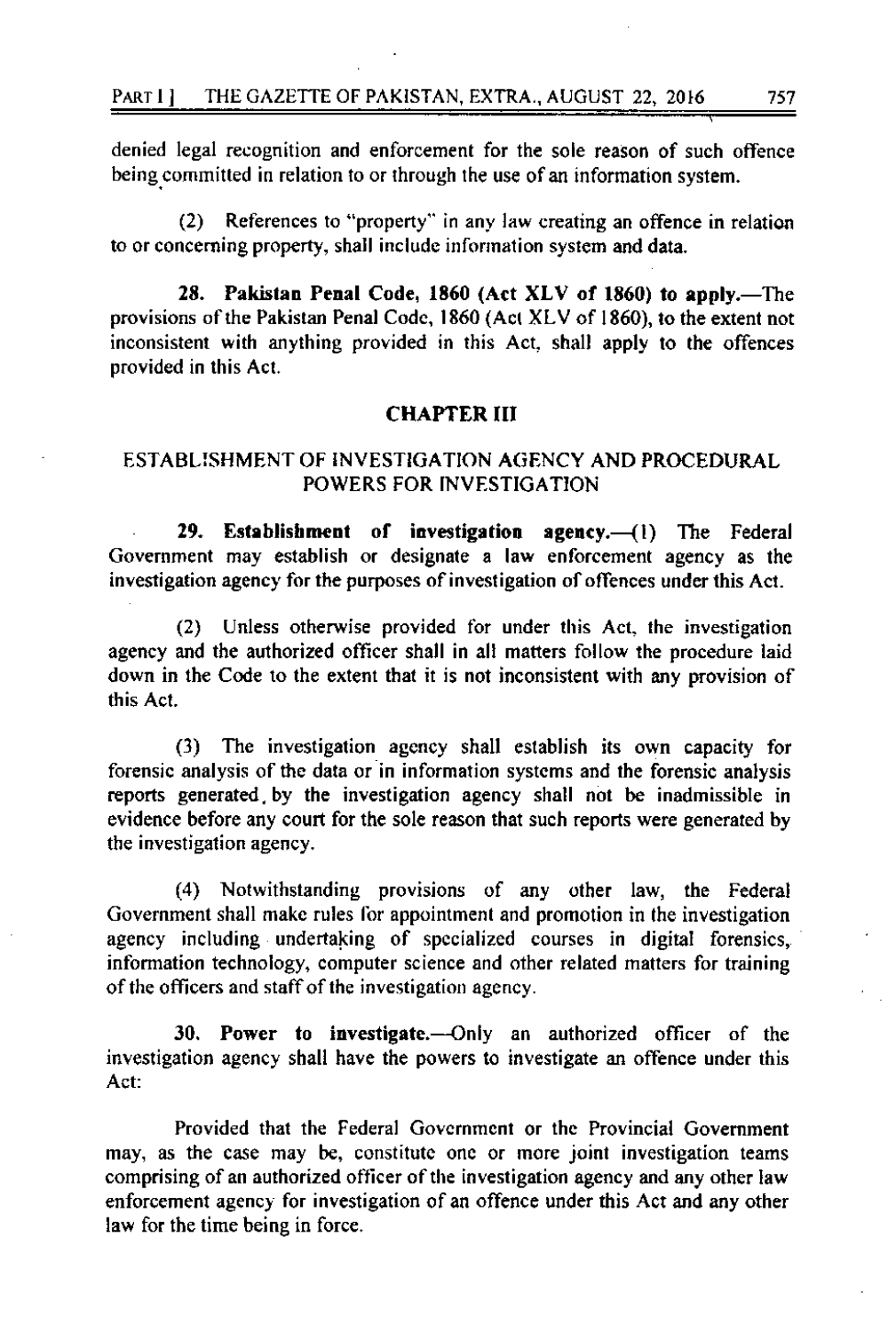Expedited preservation and acquisition of data. $-(1)$  If an  $31.$ authorised officer is satisfied that-

- specific lata stored in any information system or by means of an  $(a)$ informat on system is reasonably required for the purposes of a criminal investigation; and
- there is a risk or vulnerability that the data may be modified, lost, (b) destroyed or rendered inaccessible,

the authorized officer may, by written notice given to the person in control of the information system, require that person to provide that data or to ensure that the data specified in the notice be preserved and the integrity thereof is maintained for a period not exceeding ninety days as specified in the notice:

Provided that the authorized officer shall immediately but not later than twenty-four hours bring to the notice of the Court, the fact of acquisition of such data and the Court on receipt of such information may pass such orders as deemed appropriate in the circumstances of the case including issuance of warrants for retention of such data or otherwise.

(2) The period provided in sub-section (1) for preservation of data may be extended by the Court if so deemed necessary upon receipt of an application from the authorized officer in this behalf.

32. Retention of traffic data.-(1) A service provider shall, within its existing or required technical capability, retain its specified traffic data for a minimum period of one year or such period as the Authority may notify from time to time and, subject to production of a warrant issued by the Court, provide that data to the investigation agency or the authorized officer whenever so required.

 $(2)$ The service providers shall retain the traffic data under sub-section (1) by fulfilling all the requirements of data retention and its originality as provided under sections 5 and 6 of the Electronic Transactions Ordinance, 2002 (LI of 2002).

(3) Any owner of the information system who is not a licensee of the Authority and violates sub-section (1) shall be guilty of an offence punishable, if committed for the first time, with fine which may extend to ten million rupees and upon any subsequent conviction shall be punishable with imprisonment which may extend to six months or with fine or with both:

Provided that where the violation is committed by a licensee of the Authority, the same shall be deemed to be a violation of the terms and conditions of the licensee ard shall be treated as such under the Pakistan Telecommunication (F.e-organization) Act, 1996 (XVII of 1996).

758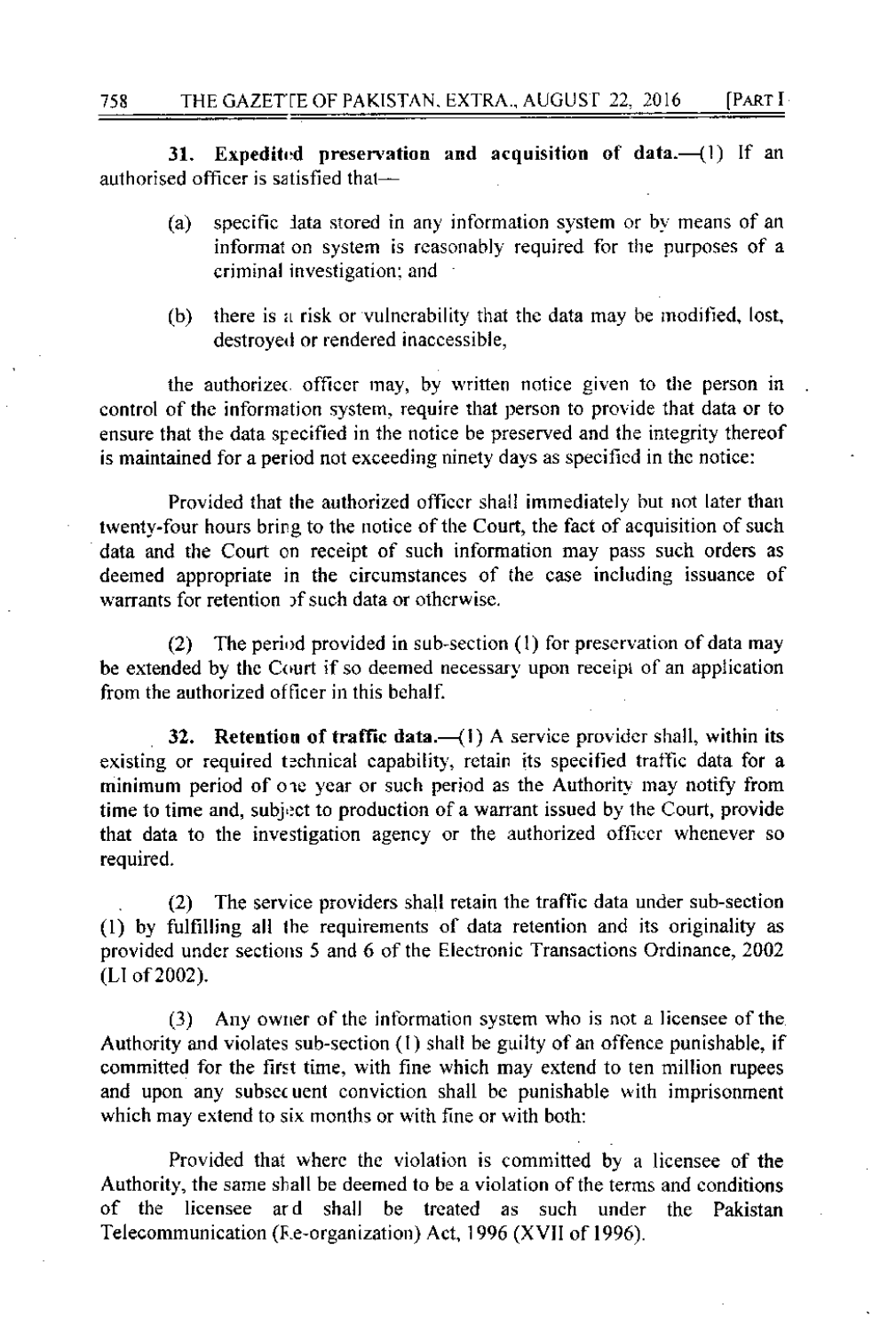33. Warrant for search or seizure. $-(1)$  Upon an application by an authorized officer that demonstrates to the satisfaction of the Court that there exist reasonable grounds to believe that there may be in a specified place an information system. data, device or other articles that-

- $(a)$ may reasonably be required for the purpose of a criminal investigation or criminal proceedings which may be material as evidence in proving a specifically identified offence made out under this Act: or
- $(b)$ has been acquired by a person as a result of the commission of an offence, the Court may issue a warrant which shall authorize an officer of the investigation agency, with such assistance as may be necessary, to enter the specified place and to search the premises and any information system, data, device or storage medium relevant to the offence identified in the application and access, seize or similarly secure any information system, data, device or other articles relevant to the offence identified in the application.

In circumstances involving an offence under section 10, under  $(2)$ which a warrant may be issued but cannot be obtained without the apprehension of destruction, alteration or loss of data, information system, data, device or other articles required for investigation, the authorized officer, who shall be a Gazetted officer of the investigation agency, may enter the specified place and search the premises and any information system, data, device or other articles relevant to the offence and access, seize or similarly secure any information system, data, device or other articles relevant to the offence:

Provided that the authorized officer shall immediately but not later than twenty-four hours bring to the notice of the Court, the fact of such search or seizure and the Court on receipt of such information may pass such orders as deemed appropriate in the circumstances of the case.

34. Warrant for disclosure of content data. $-(1)$  Upon an application by an authorised officer that demonstrates to the satisfaction of the Court that there exist reasonable grounds to believe that the content data stored in an information system is reasonably required for the purpose of a criminal investigation or criminal proceedings with respect to an offence made out under this Act, the Court may, after recording reasons, order that the person in control of the data or information system, to provide such data or access to such data to the authorized officer.

(2) The period of a warrant issued under sub-section (1) may be extended beyond seven days if, on an application, a Court authorizes an extension for a further period of time as may be specified by the Court.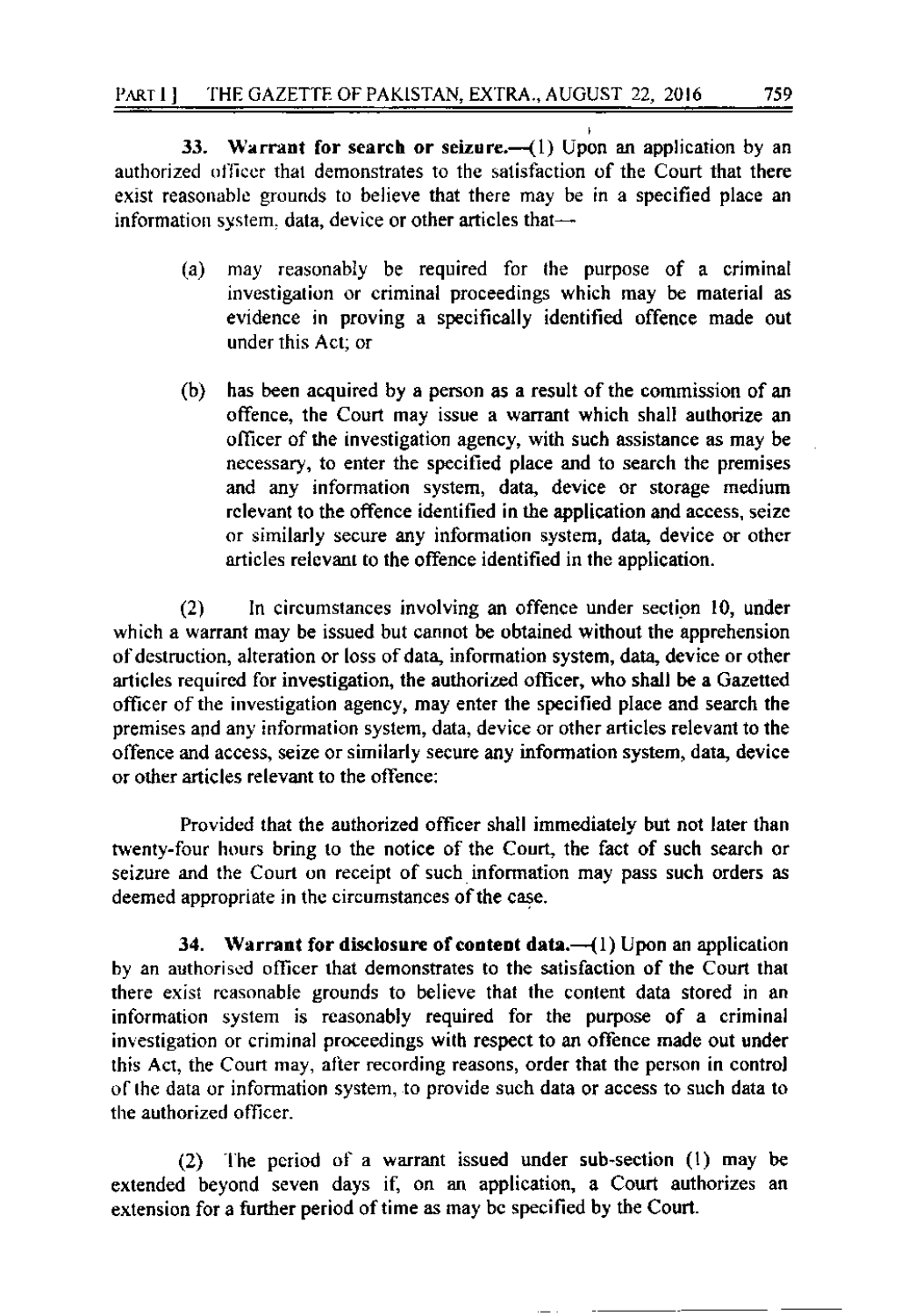[PART I

**Powers of an authorized officer.**  $(1)$  Subject to provisions of 35. this Act, an authorized officer shall have the powers to-

- have access to and inspect the operation of any specified  $(a)$ information system;
- (b) use or cause to be used any specified information system to search any specified data contained in or available to such system;
- $(c)$ obtain and copy only relevant data, use equipment to make copies and obtain an intelligible output from an information system;
- have access to or demand any information in readable and (d) comprehensible format or plain version;
- require any person by whom or on whose behalf, the authorized (e) officer has reasonable cause to believe, any information system has been used to grant access to any data within an information system within the control of such person;
- $(f)$ require any person having charge of or otherwise concerned with the operation of any information system to provide him reasonable technical and other assistance as the authorized officer may require for investigation of an offence under this Act; and
- require any person who is in possession of decryption information  $(g)$ of an information system, device or data under investigation to grant him access to such data, device or information system in unencrypted or decrypted intelligible format for the purpose of investigating any such offence:

*Explanation*.--Decryption information means information or technology that enables a person to readily retransform or unscramble encrypted data from its unreadable form and from ciphered data to intelligible data.

 $(2)$ In exercise of the power of search and seizure of any information system, program or data the authorized officer at all times shall,  $-$ 

- (a) act with proportionality;
- $(b)$ take all precautions to maintain integrity and secrecy of the information system and data in respect of which a warrant for search or seizure has been issued;

760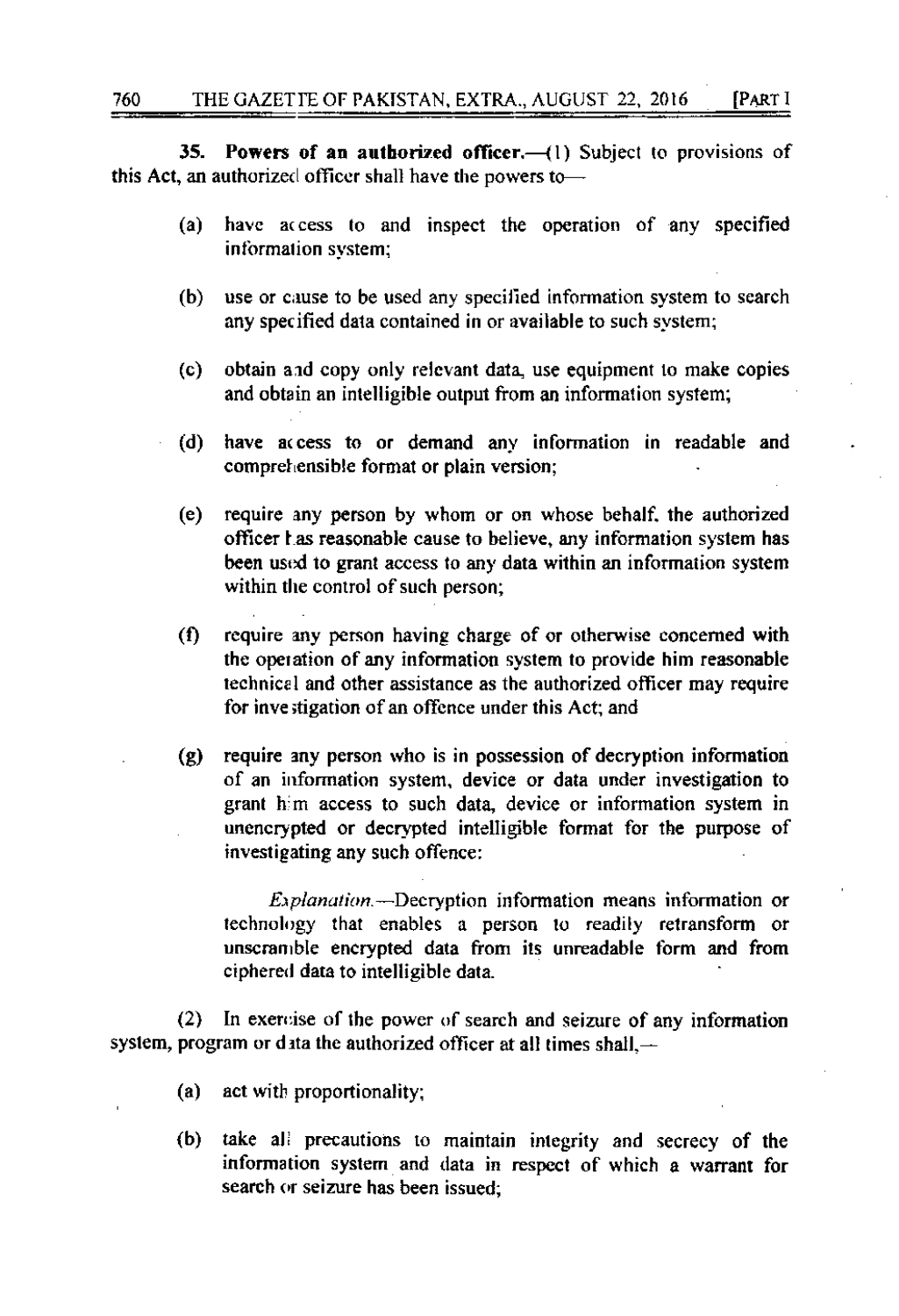- not disrupt or interfere with the integrity or running and operation  $(c)$ of any information system or data that is not the subject of the offences identified in the application for which a warrant for search or seizure has been issued:
- (d) avoid disruption to the continued legitimate business operations and the premises subjected to search or seizure under this Act; and
- avoid disruption to any information system, program or data not (e) connected with the information system that is not the subject of the offences identified in the application for which a warrant has been issued or is not necessary for the investigation of the specified offence in respect of which a warrant has been issued.

When seizing or securing any data or information system, the  $(3)$ authorized officer shall make all efforts to use technical measures to maintain its integrity and chain of custody. The authorized officer shall seize an information system, data, device or articles, in part or in whole, as a last resort only in the event where it is not possible under the circumstances to use such technical measures or where use of such technical measures by themselves shall not be sufficient to maintain the integrity and chain of custody of the data or information system being seized.

(4) Where an authorized officer seizes or secures any data or information system, the authorized officer shall ensure that data or information system while in the possession or in the access of the authorized officer is not released to any other person including competitors or public at large and details including log of any action performed on the information system or data is maintained in a manner prescribed under this Act.

36. Dealing with seized data or information system.--(1) If any data or information system has been seized or secured following a search or seizure under this Act, the authorized officer who undertook the search or seizure shall, at the time of the seizure.—

- make a list of what has been seized or rendered inaccessible, with  $(a)$ the date and time of seizure; and
- give a copy of that list to, $-$ (b)
	- $\ddot{\Omega}$ the occupier of the premises; or
	- (ii) the owner of the data or information system; or
	- (iii) the person from whose possession the data or information system has been seized, in a prescribed manner in the presence of two witnesses.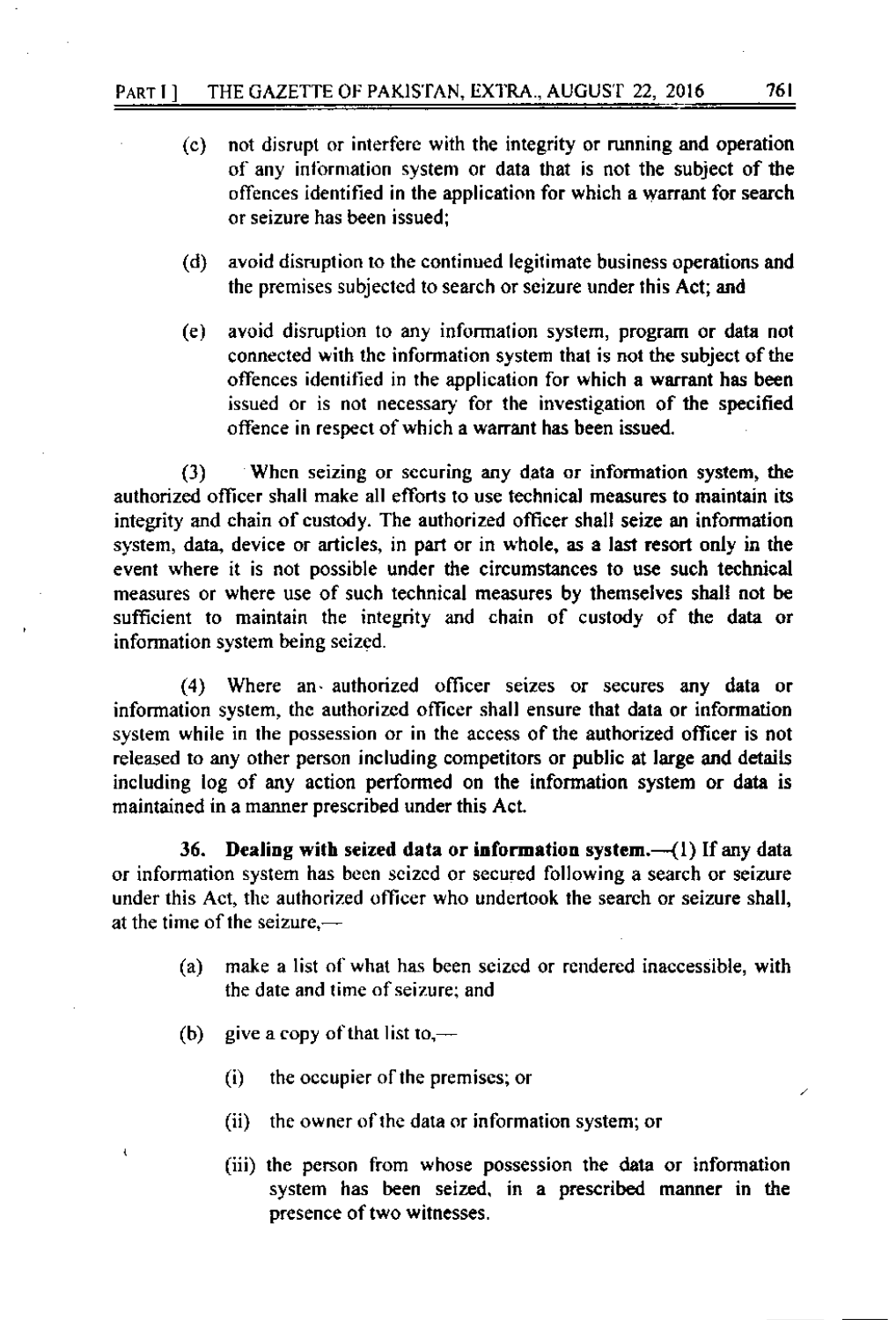(2) The authorized officer, upon an application of the owner of the data or information system or an authorized agent of the owner and on payment of prescribed costs, shall provide forensic image of the data or information system to the owner or his authorized agent within a time prescribed under this Act.

(3) If the authorized officer has reasons to believe that providing forensic image of the data or information system to the owner under sub-section  $(2)$ may prejudice,-

- (a) the investigation in connection with which the search was carried out; or
- (b) another ongoing investigation; or
- (c) any criminal proceedings that are pending or that may be brought in relation to any of those investigations, the authorized officer shall, within seven days of receipt of the application under sub-section (2), approach the Court for seeking an order not to provide copy of the seized data or information system.

(4) The Court, upon receipt of an application from an authorized officer under sub-section (3), may after recording reasons in writing pass such order as deemed appropriate in the circumstances of the case.

The costs associated with the exercise of rights under this section  $(5)$ shall be borne by the person exercising these rights.

37. Unlawful on-line content.—(1) The Authority shall have the power to remove or block or issue directions for removal or blocking of access to an information through any information system if it considers it necessary in the interest of the glory of Islam or the integrity, security or defence of Pakistan or any part thereof, public order, decency or morality, or in relation to contempt of court or commission of or incitement to an offence under this Act.

(2) The Authority shall, with the approval of the Federal Government, prescribe rules providing for, among other matters, safeguards, transparent process and effective oversight mechanism for exercise of powers under sub-section (1).

(3) Until such rules are prescribed under sub-section (2), the Authority shall exercise its powers under this Act or any other law for the time being in force in accordance with the directions issued by the Federal Government not inconsistent with the provisions of this Act.

(4) Any person aggrieved from any order passed by the Authority under sub-section (1), may file an application with the Authority for review of the order within thirty days from the date of passing of the order.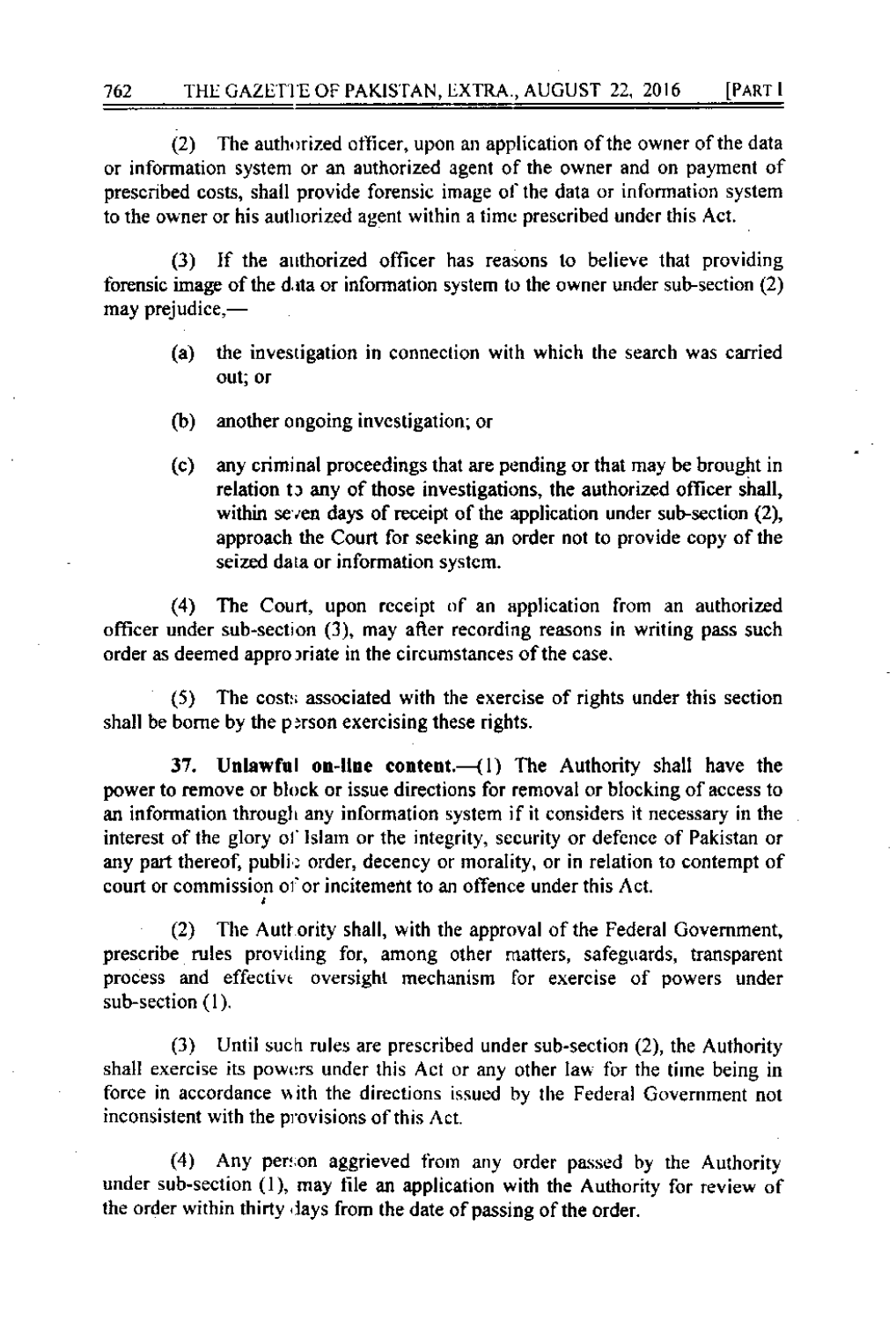$(5)$  An appeal against the decision of the Authority in review shall lie before the High Court within thirty days of the order of the Authority in review.

38. Limitation of liability of service providers. $-({}1)$  No service. provider shall be subject to any civil or criminal liability, unless it is established that the service provider had specific actual knowledge and willful intent to proactively and positively participate, and not merely through omission or failure to act, and thereby facilitated, aided or abetted the use by any person of any information system, service. application. online platform or telecommunication system maintained, controlled or managed by the service provider in connection with a contravention of this Act or rules made thereunder or any other law for the timc being in force:

Provided that the burden to prove that a service provider had specific actual knowledge, and willful intent to proactively and positively participate in any act that gave rise to any civil or criminal liability shall be upon the person alleging such facts and no interim or final orders, or directions shall be issued wilh respect to a service provider by any investigation agency or Court unless such facts have so been proved and determined:

Provided further that such allegation and its proof shall clearly identify with specificity the content, material or other aspect with respect to which civil or criminal liability is claimed including but not limited to unique identifiers such as the Account Identification (Account ID), Uniform Resource Locator (URL), Top Levcl Domein (TLD), Intemet Protocol Addresses (tP Addresses), or other unique identifier and clearly state the statutory provision and basis of the claim.

(2) No service provider shall under any circumstance be liable undcr this Act, rules made thereunder or any other law for maintaining and making available the provision of their service in good faith.

(3) No service provrder shall bc subject to any civil or criminal liability as a result of informing a subscribcr, uscr or end-users affected by any claim, notice or exercise of any power under this Act, rules made thereunder or any other law:

Provided that the service providcr, for a period not exceeding fourteen days, shall keep confidential and not disclose the existence of any investigation or exercise of any power under this Act when a notice lo this effect is served upon it by an authorized officer, which period of confidentiality may be extended beyond fourteen days if, on an application by the authorized officer, the Court authorizes an extension for a further specified period upon being satisfied that reasonable cause for such extension exists,

(4) No service provider shall be liable under this Act, rules made thereunder or any other law for the disclosure of any data or other information that the service provrder discloses only to the extent ofthe provisions ofthis Act.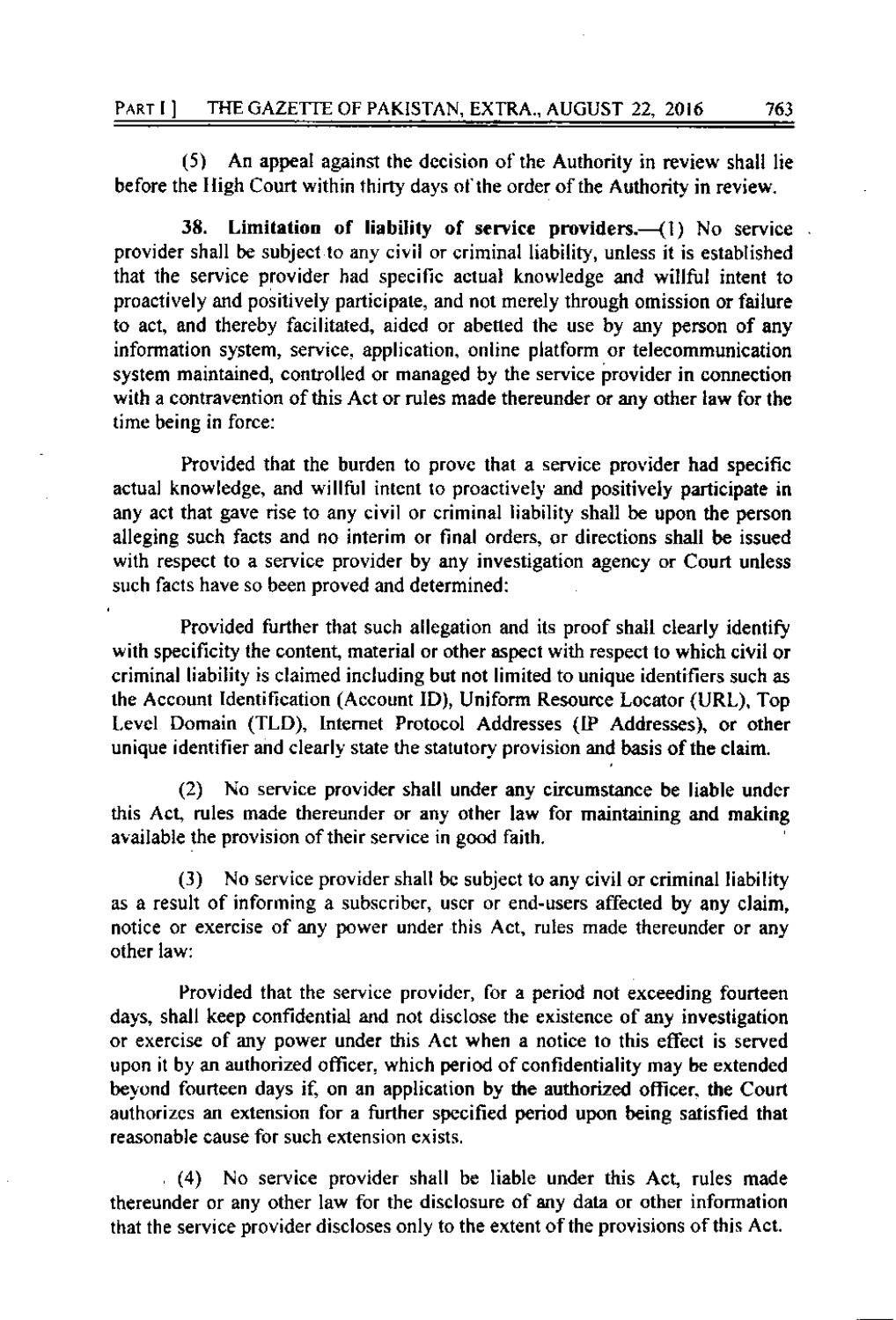(5) No service provider shall be under any obligation to proactively monitor, make inquiries about material or content hosted, cached, routed, relayed, conduit, transmitted or made available by such intermediary or service provider.

39. Real-time collection and recording of information. $-(1)$  if a Court is satisfied on the basis of information furnished by an authorized officer that there are reasonable grounds to believe that the content of any information is reasonably required for the purposes of a specific criminal investigation, the Court may order, with respect to information held by or passing through a service provider, to a designated agency as notified under the Investigation for Fair Trial Act, 2013 (I of 2013) or any other law for the time being in force having capability to collect real time information, to collect or record such information in real-time in coordination with the investigation agency for provision in the prescribed manner:

Provided that such real-time collection or recording shall not be ordered for a period beyond what is absolutely necessary and in any event for not more than seven days.

(2) Notwithstanding anything contained in any law to the contrary the information so collected under sub-section (1) shall be admissible in evidence.

(3) The period of real-time collection or recording may be extended beyond seven days if, on an application, the Court authorizes an extension for a further specified period.

(4) The Court may also require the designated agency to keep confidential the fact of the execution of any power provided for in this section and any information relating to it.

(5) The application under sub-sections  $(1)$  and  $(2)$  shall in addition to substantive grounds and reasons also,—

- $(a)$ explain why it is believed that the data sought will be available with the person in control of an information system;
- identify and explain with specificity the type of information likely  $(b)$ to be found on such information system;
- identify and explain with specificity the identified offence made out  $(c)$ under this Act in respect of which the warrant is sought;
- $(d)$ if author ty to seek real-time collection or recording on more than one occasion is needed, explain why and how many further disclosures are needed to achieve the purpose for which the warrant is to be issued: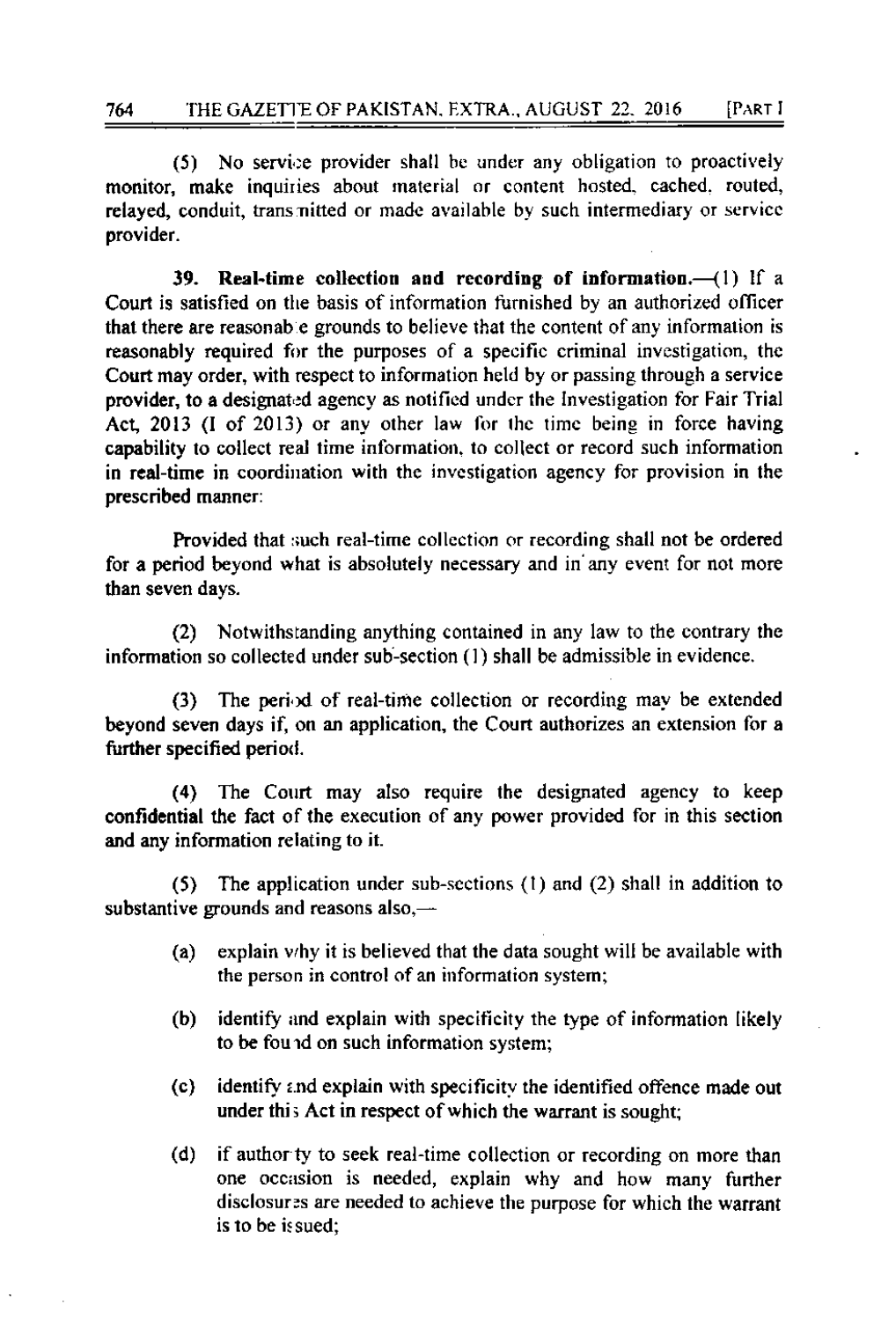- $(e)$ specify what measures shall be taken to prepare and ensure that the real-time collection or recording is carried out whilst maintaining the privacy of other users, customers and third parties and without the disclosure of information of any person not part of the investigation;
- explain why the investigation may be frustrated or seriously  $(f)$ prejudiced unless the real time collection or recording is permitted; and
- (g) why, to achieve the purpose for which the warrant is being applied, real time collection or recording by the person in control of the information system is necessary.

40. Forensic laboratory.—The Federal Government shall establish or designate a forensic laboratory, independent of the investigation agency, to provide expert opinion before the Court or for the benefit of the investigation agency in relation to electronic evidence collected for purposes of investigation and prosecution of offences under this Act.

41. Confidentiality of information.-Notwithstanding immunity granted under any other law for the time being in force, any person including a service provider while providing services under the terms of lawful contract or otherwise in accordance with the law, or an authorized officer who has secured access to any material or data containing personal information about another person, discloses such material to any other person, except when required by law, without the consent of the person concerned or in breach of lawful contract with the intent to cause or knowing that he is likely to cause harm, wrongful loss or gain to any person or compromise confidentiality of such material or data shall be punished with imprisonment for a term which may extend to three years or with fine which may extend to one million rupees or with both:

Provided that the burden of proof of any defense taken by an accused service provider or an authorized officer that he was acting in good faith, shall be on such a service provider or the authorized officer, as the case may be.

#### **CHAPTER IV**

# INTERNATIONAL COOPERATION

42. International cooperation.—(1) The Federal Government may upon receipt of a request, through the designated agency under this Act, extend such cooperation to any foreign government,  $24 \times 7$  network, any foreign agency or any international organization or agency for the purposes of investigations or proceedings concerning offences related to information systems, electronic